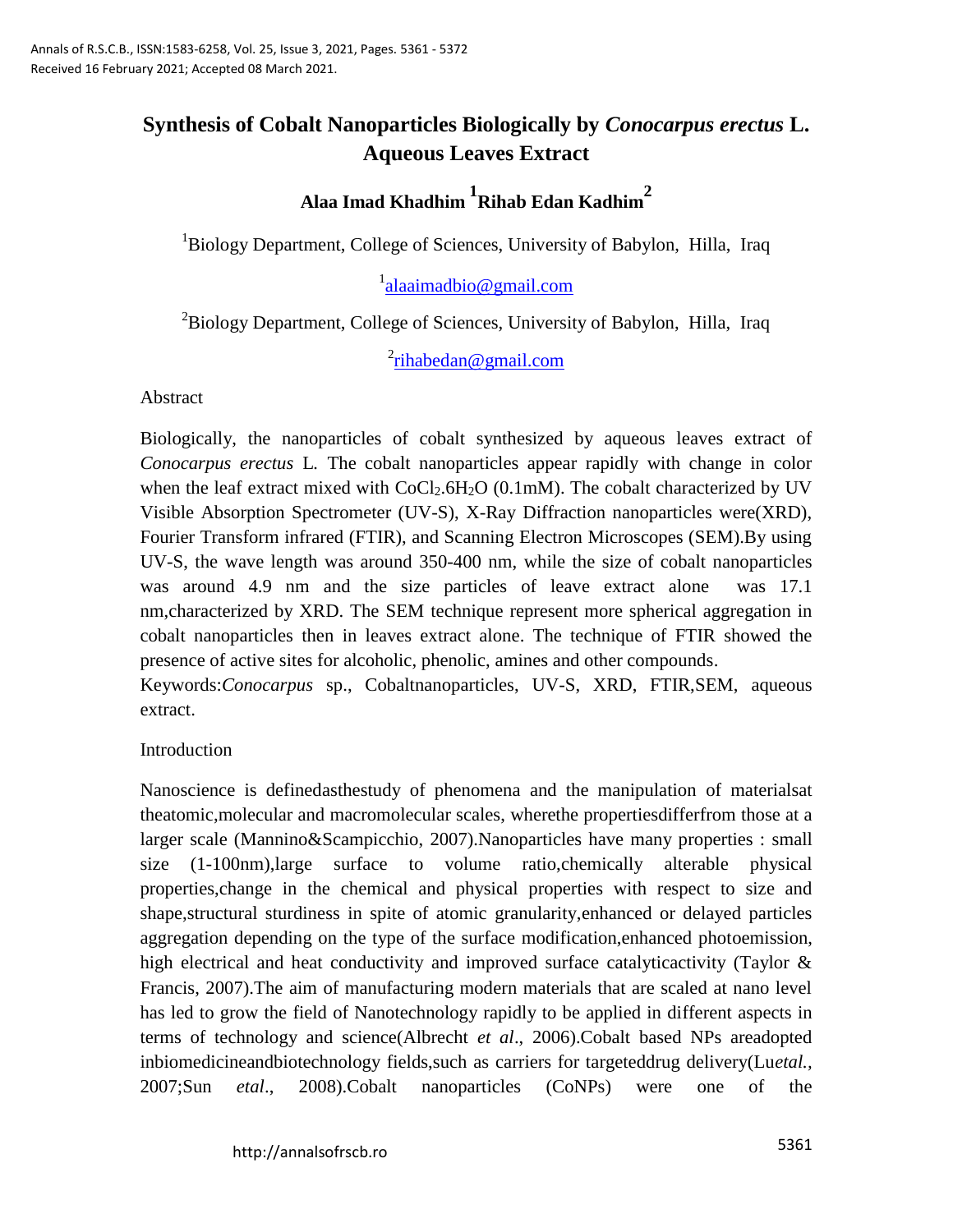importantdegradation products.(Milosev&Remskar, 2008).CoNPs are explored for a wide range of applications including catalysts(Yao *etal*., 2013), sensors(Mattila*etal*., 2014), magnetic resonance imaging (MRI) probes(Medvedeva*et al*., 2017), and antibacterial agents(Varaprasad*et al*., 2017).Several methods have been employed in the synthesis of cobaltnanoparticles. Some of these methods include thermal decomposition(Sowka*etal*., 2006), ultra-sonication method(Hoseyni*et al*., 2017), electrochemical methods(Ledo*etal*., 2006), DC magnetron sputtering(Chung and Liu, 2004), ultrasonic spraypyrolysis(Koyyati*etal*., 2016), chemical reduction methodand biological approaches involving microorganisms, plant extracts andagricultural wastes/biomass(Ullah*et al*., 2014).The use of plant materials in the synthesis of cobalt nanoparticles has been reported by other researchers (Kadhim&Abd, 2018; Alrubaie&Kadhim, 2019). The green syntheses of cobalt using leaves of *Conocarpuserectus* achieved by Ahmed*et al.*(2016). *Conocarpus erectus*is utilized against iron-deficiency, catarrh, conjunctivitis, gonorrhea, diabetes, prickly heat, fever, migraine, dying, tumors, orchitic, diarrhea, syphilis and swelling,(Ayoub, 2010; Abdel-Hameed*et al*., 2012and Shohayeb*et al*., 2013).The leaves are eaten and their decoction is inebriated for fever. The bark and the product of this species are utilized as inoculate in the treatment of the wounds, diabetes, hemorrhoids and Diarrhea (Raza *et al.,* 2016).A portion of the proven natural properties of *C. erectus* are hepaticprotective (Abdel-Hameed *et al*., 2013),antioxidant (Abdel-Hameed *et al*., 2014), anticancer (Abdel-Hameed et al;2012)and also antimicrobial (Shohayeb*et al*., 2013). This study aimed to syntheses the cobalt nanoparticles by *C. erectus*leaves which is as a save green material and to know the difference between plant extract alone and cobaltnanoparticles extract.

#### **Materials and Methods**

#### **Preparation of aqueous leaf extract of** *Conocarpus*

Fresh leaves of *Conocarpus erectus* were collected at March 2020 from the house gardens in Hilla ,Iraq . The specimen of the plant was identified in Plant Herbarium / Department of Biology /College of Science/ University of Babylon. The leaves of *Conocarpus erectus*were washed , dried then ground into a fine powder by suitable grinder.

*Conocarpus*leaves extract was prepared by adding 10 gm of dry *Conocarpus* leaves powder in 100 ml sterile distilled water(w/v) and heated using magnetic stirrer at 60˚C and 700 rpm for 30 minutes , then filtered using Whatman filter paper no.1. The filtrate was collected and stored at 4˚C for further use.

#### **Synthesis of cobalt nanoparticles and nano leaves extract**

Cobalt chloride solutionof0.1mMwas prepared. Drop wise 25 ml of leavesextract has been added and colorchanges were observedafter 30 min.By adding 1M NaOH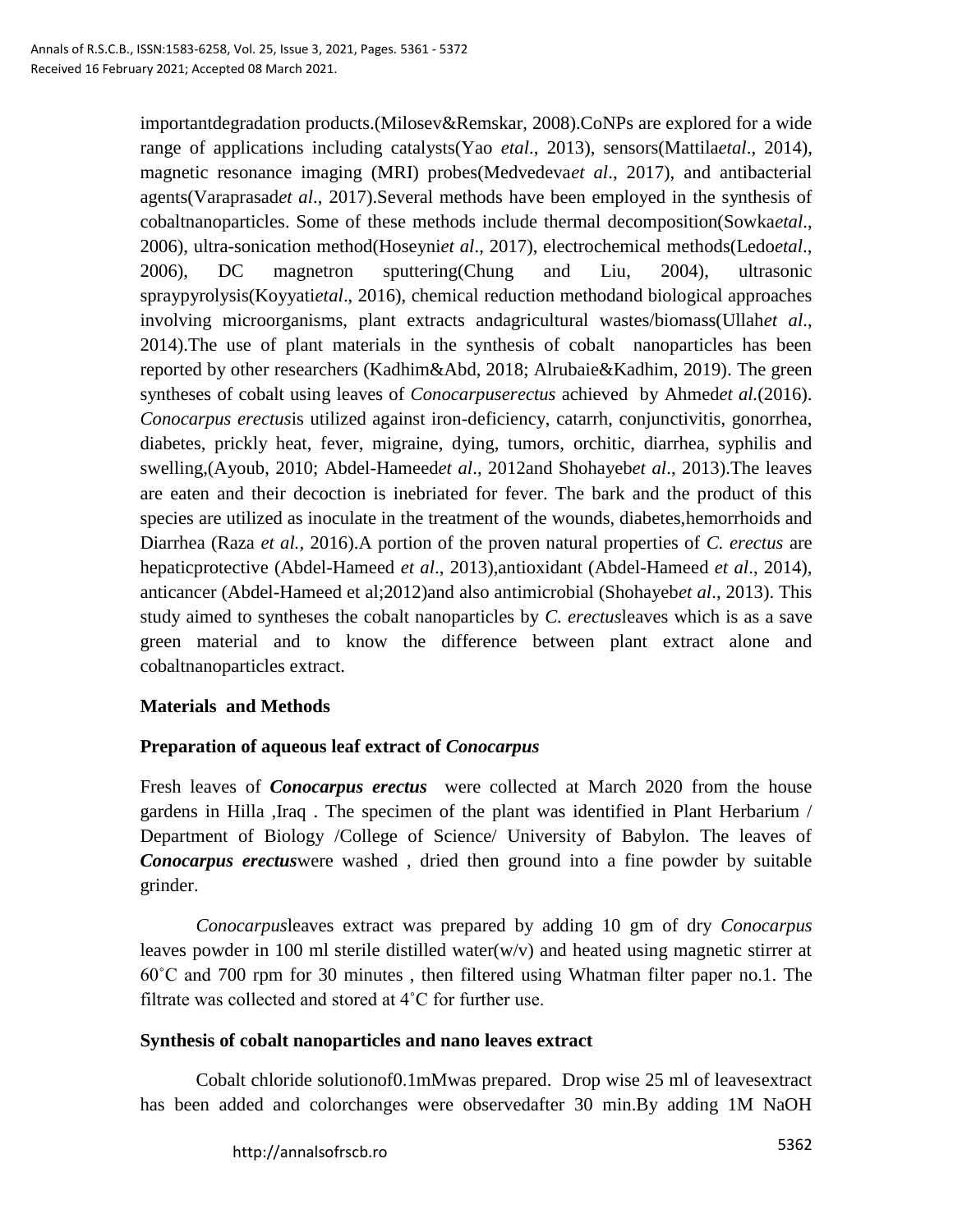solution, the pH ischecked and adjusted to 12.Dispersing in sterile purified water and 700rpm centrifugation for 30minutes three times. The particles with black colorwere subsequently washed by ethanol for removing the impurities fromthe final products. After drying by vacuum oven at 60 °C forsix hour in order to obtain a black crystal. The leaves extract alone prepared in the same way of CoNPs.

# **Characterization of CoNPs**

## **UV-Visible spectroscopic analysis**

UV-Visible spectrum analysis necessary to go for reveals thespecific type of nanoparticle absorbing a specific wavelength of light.This property can distinguish cobalt nanoparticle from others and can also state whether it is cobalt or not present in the solution. UV-Visible spectroscopy works on the principle of light absorption depending on the concentration of particles in the solution. The UV–Vis spectroscopy measurements from 200 to 550 nm.TheCoNPs dispersedin deionized water give the highest peak between 350 -400 nm(Jayaseelan*et al*. 2012). The UV-Visible spectrum for plant extract was the same.

# **FTIR analyses for CoNPs and leaves extract**

In FTIR, The vibration of chemical bonds can be measuredbecausechemical bonds can absorb infrared energy at specific frequencies orwavelength. The basic structure of the compound can be determined byspectral location of their IR absorption. It can also state about othermolecules being associated on the surface of nanoparticle and thuspredicts possible interaction of nanoparticles with other molecules.TheFTIR range of the dried sample was documented in the range 4000-400cm<sup>-1</sup> (Sadhasivamet al., 2010).

# **XRD analysesfor CoNPs and leaves extract**

The XRD measurement was carried out for the identification of the crystal of cobalt nanoparticles .The biosynthesized CoNPswere dried powdered in order to analyze XRD pattern .The phase formation and purity of metallic nanoparticles were checked through XRD patterns which were recorded using powder X-ray diffract meter. XRD analysis was performed using at a step size of  $0.02^{\circ}$ , scanning rate of  $2^{\circ}$  in  $2\theta$ /min and a  $2\theta$  range from 20 to 80 A˚ , a voltage of 40 kV and a current of 30 mA with Cu (Sadhasivam*et al*., 2010).In this technique the angles were between 26.2, 41.8 and 65.4 A˚ for*Conocorpus* particles of leaf extract without cobaltchloride. The angles were 25.1, 32.2 and 55.9A˚for the cobalt nanoparticles.Depending on the Scherrer equation:  $D = k\lambda/\beta \cos\theta$ , where D is the particle size, k is the Scherrer's constant (0.9 to 1.0 for spherical particle),  $β$  the width at half maxima of peaks in XRD,  $\theta$  the corresponding angle for peaks and  $\lambda$  is the x-ray wavelength, the size of particles is determined for the average of these angles.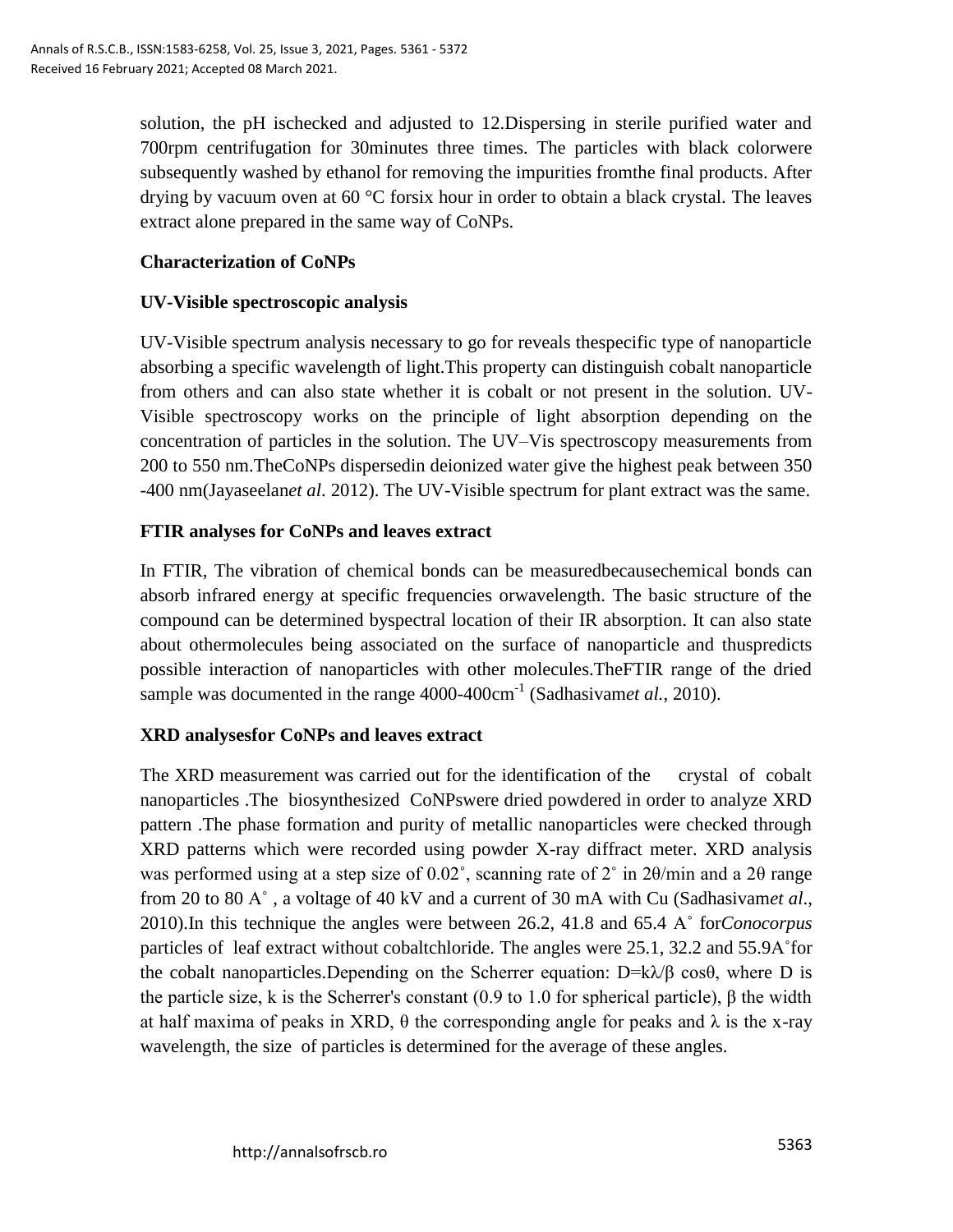#### **Scanning Electron Microscope (SEM) Analysis**

The samples of CoNPs were investigated for morphology using scanning electron microscope SEM.

#### **Field Emission Scanning Electron Microscopy (FESEM) Analysis**

The samples of CoNPs and leaves extract alone were investigated for morphology using field emission scanning electron microscope FESEM (Nath*et al*.,2018).Energy dispersive X-ray spectroscopy (EDX) was determined the quantitative and qualitative analysis may involve the formation of CoNPs and leaves extract alone. **Results and Discussion** 

#### **Preparation of cobalt Nanoparticles and***Conocarpous* **leave extract**

The reaction between *Conocarpous* extract and salt ofcobalt chloride dehydrate solutionas shown in thefigure1.C, and the sizemaintenance of the *Conocarpous*leavesextract as shown in thefigure1.A utilized as a stabilizer and reduceragent to synthesize nanoparticles from nano-formed precursorparticles by placing them together to make each one in contact with other.The formation of a solution of dark color has been referred to occurring where the adding of sodium hydroxide (NaOH) as an accelerator to increase the decrement rate and the process of nucleation when placed in high pH=12 alkaline environment(Nishimura *et al*., 2011; Balavandy*et al*., 2015; Alrubaie&Kadhim, 2019).For the synthesis of cobaltnanoparticles, within 30 minchange in color wasobserved from light brown to dark brown indicating theformation of cobalt nanoparticles asshowed infigure 1.C. The cobalt nanoparticles after dried itin oven at  $80^{\circ}$ C and then allowed to cool, the particles werebe as black crystals.



Figure 1: Synthesis stages of CoNPs by time and change the color. A: *C. erectus*  leaves extract, B: CoCl<sub>2</sub>, C:mixed of *C. erectus* leaves extract and CoCl<sub>2</sub> (CoNPs).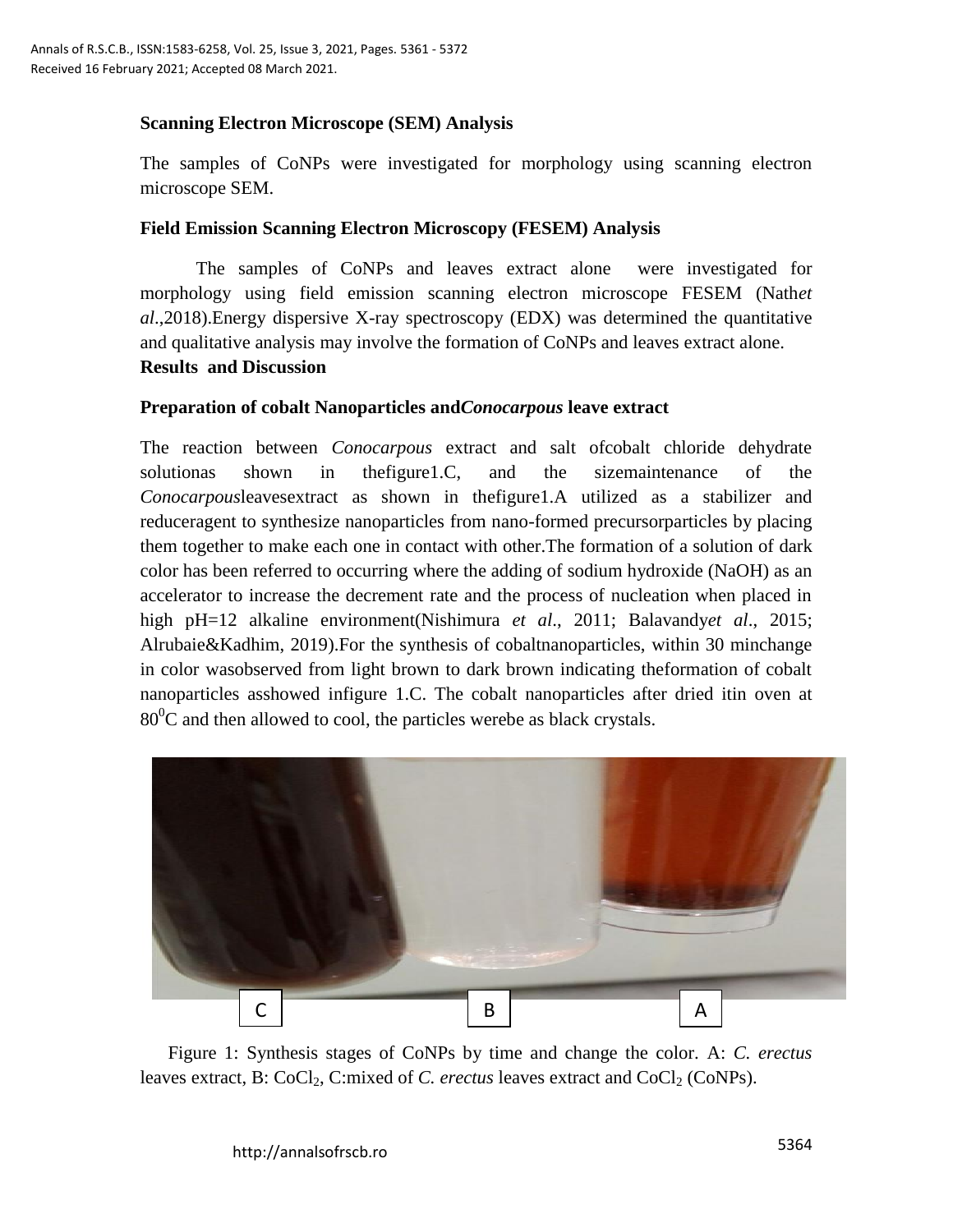#### **UV-visible Spectroscopy Analysis**

The formation of cobalt nanoparticles was first confirmed based on a change in color of the reaction mixture at room temperature from lightbrown to dark brown within 30 min. This was followed by UV-visspectroscopy which is frequently used to characterize synthesized metalnanoparticles.Figure2shows the UV–visabsorption spectrum of the synthesized cobalt nanoparticles.The maximum absorption peak was shown at 400nm due tosurface Plasmon absorption of cobalt nanoparticles. The surfacePlasmon absorption in the metal nanoparticles is due to thecollective oscillation of the free conduction band electronswhich is excited by the incident electromagnetic radiation. Thechange in color of the reaction mixture was also due to thissurface Plasmon resonance phenomenon which provides aconvenient indication of the formation of cobalt nanoparticles.



Figure (2):Absorption spectrum (nm) of CoNPs synthesized by *C. erectus* leaves extract

#### **Fourier transform infrared (FT-IR)**

FT-IR spectroscopy was applied toinvestigate the interactions between the aqueous leaf extract of*C. erectus*and the aqueous solution of the cobalt salt. The FT-IR spectra of*C. erectus*leaf extract and that of the cobaltnanoparticles bio fabricated from it are shown in figures3-A and 3-Brespectively. The FT-IR spectrum of the leaf extract (figure 3-A) showedprominent bands at 3402.43, 3248.18, 2283.72, 2113.98, 2029.11, 1620.21, 1373.32, 1188.15, 1111.00, 1072.42, 609.51, 493.78 cm-1which in general corresponding to O-Hstretch, C=Ostretch, C-Ostretch,C-H stretch, and C-N. A look atthe spectrum of the cobalt nanoparticles (figure 3-B) shows that absorptionsbands at 3417.86, 3263.56, 2283.72, 2252.86, 2214.28, 2113.98, 2021.40, 1620.21, 1396.46, 1195.87, 1072.42, 624.94, 478.35 cm<sup>-1</sup>which in general corresponding to O-H, C=O,C=O, C-O, C-H, and C–N where the stretching in all are missing.It, therefore, follows that these missing functional groups were involved in the bio-reduction of cobalt ions to cobalt nanoparticles. Chemical reaction is drawn from the fact that new prominent bands appeared on the spectrum of the cobalt nanoparticles. These bands aresuggesting the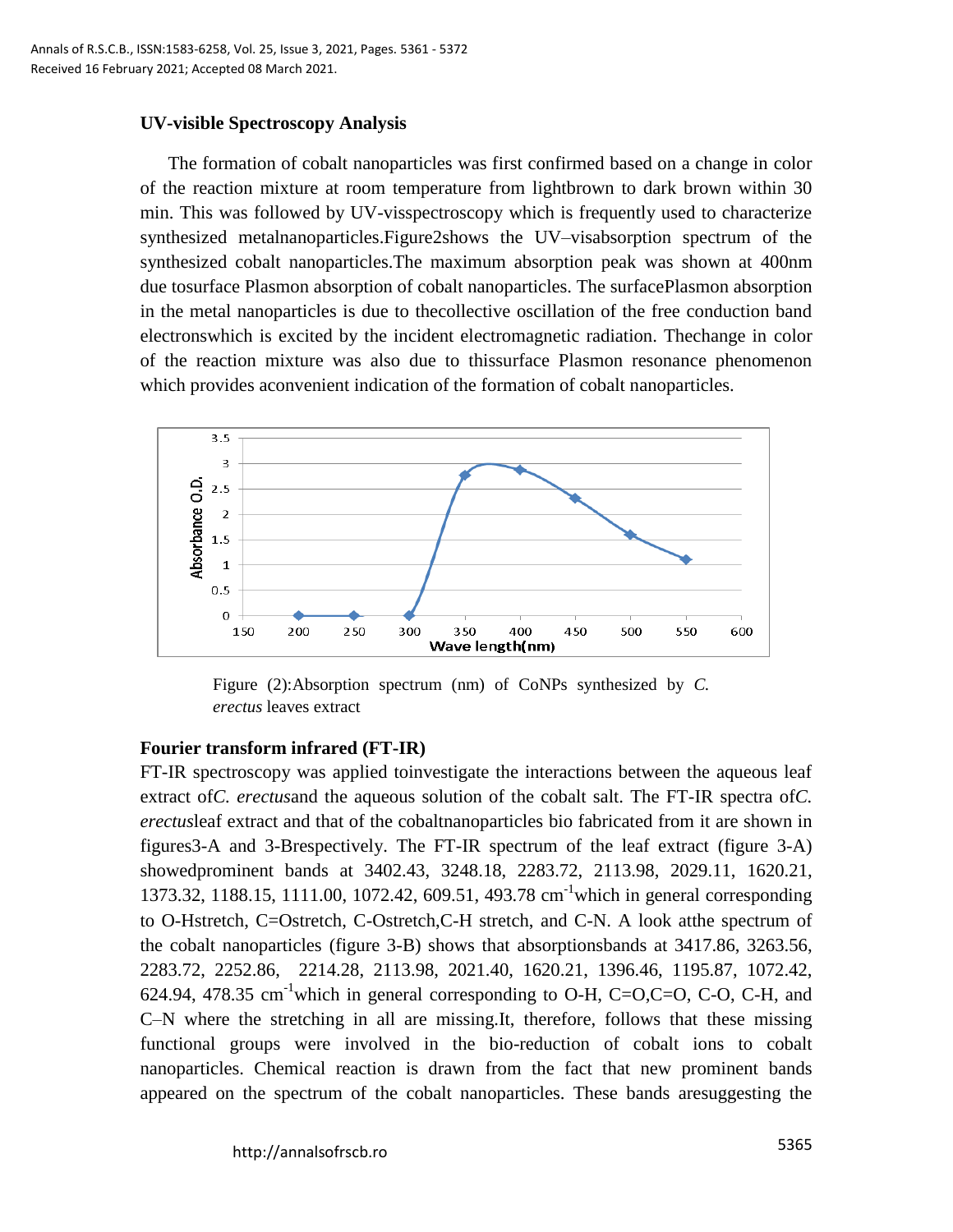presence of C-H out-of-planebending of aromatics.So, the nanoparticles are associated withother molecules. Similar observations on the association ofnanoparticles with other molecules have been reported by otherresearchers (Caroling*et al*.,2015).The bands can be allocating to the secondary amine waging at 867.97 cm<sup>-1</sup>.  $C - N$  stretching amine could be allocated to the bands at 759.95, 684.73, 609.51, 493.78,464.84cm<sup>-1</sup>. The shift of bands to significantly lesser frequency give indications for the depositions of these compounds in CoNPs synthesis. For instance1620 reduced to1396 to 1195 to 1072 to 624  $cm^{-1}$ . In addition, a substantial band acted 478  $cm^{-1}$ , owned by Co-O vibrationalstretching, which more detection on CoNPs formation (Awwad*et al*., 2014). The existence of phenolic compounds and proteins was assured by the functional vibrations bands group as demonstrated in the FTIR spectrum. All these confirm that water-solublephytochemicals present in the leaf extract of *C.erectus* havethe ability to perform dual functions of reduction andstabilization of the cobalt nanoparticles.



Figure 3-A: FT-IR spectrum of *C.erectus* leaf extract.



Figure 3-B: FT-IR spectrum of cobalt nanoparticles synthesized by *C. erectus* leaves extract.

5366 http://annalsofrscb.ro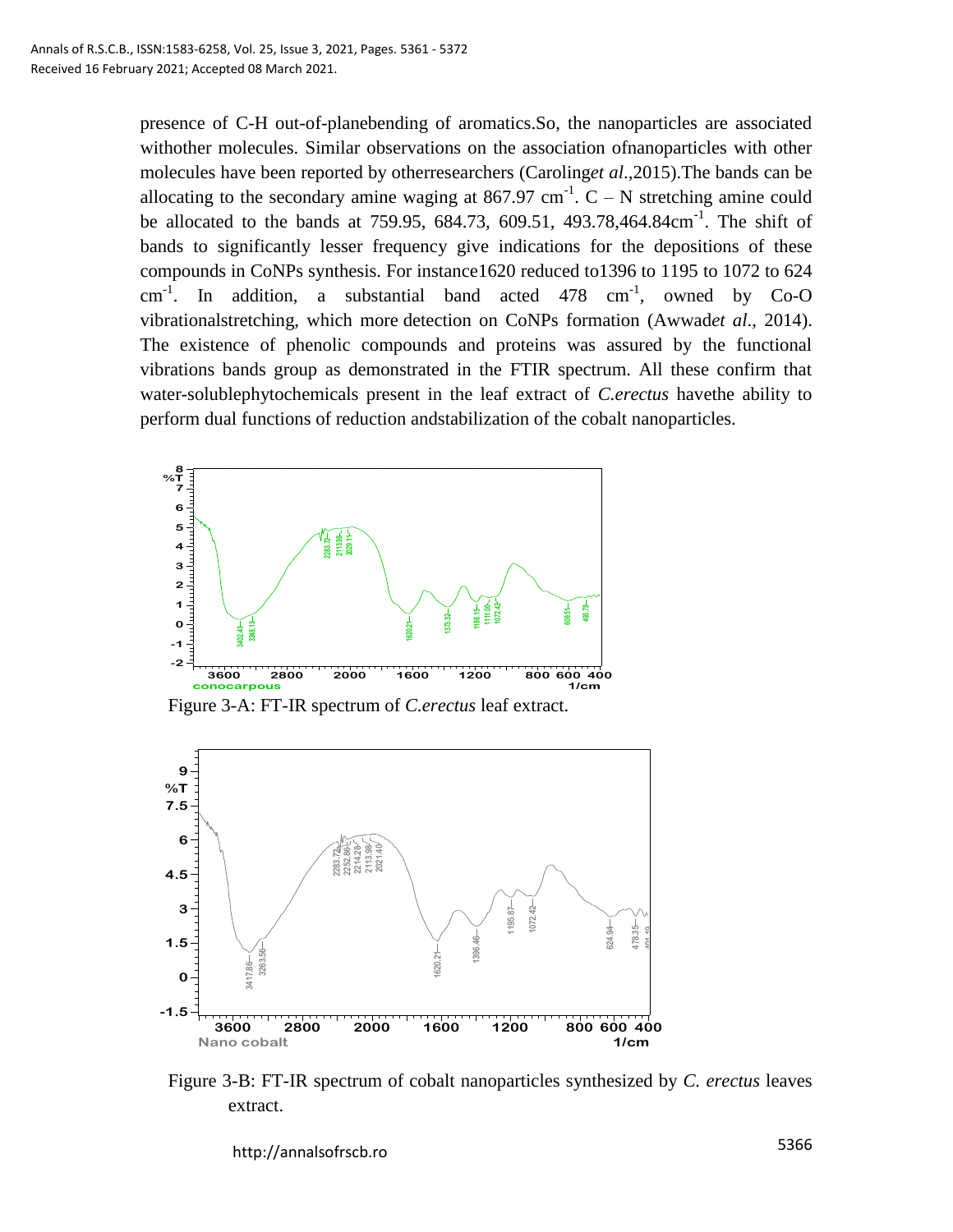# **X-ray diffraction (XRD)**

The crystallography of CoNPs examined by X-ray diffraction,X-RD Spectra offers an insight into the crystallinity of nanoparticles figure 4.Brepresenting XRD spectra of CoNPs synthesized with extract of *C. erectus* leaves.

In this technique the angles were between  $26.2,41.8$  and  $65.4$  A $\degree$ . Depending on the Scherrer's equation, the size of *C. erectus* particles of leaf extract alone, is around 17.1nm for the average of these angles 26.8A ° as shown in the figure4-A. The size average of CoNPswas 4.9 nm depending the angles were between  $25.1,32.2$  and  $55.9\text{A}^{\degree}$  (figure 4-B).



Figure 4-A: X-ray diffraction (XRD) analysis of*C. erectus* extract of leave extract.



Figure 4-B: X-ray diffraction (XRD) analysis for CoNPs synthesized by *C. erectus* leaves extract.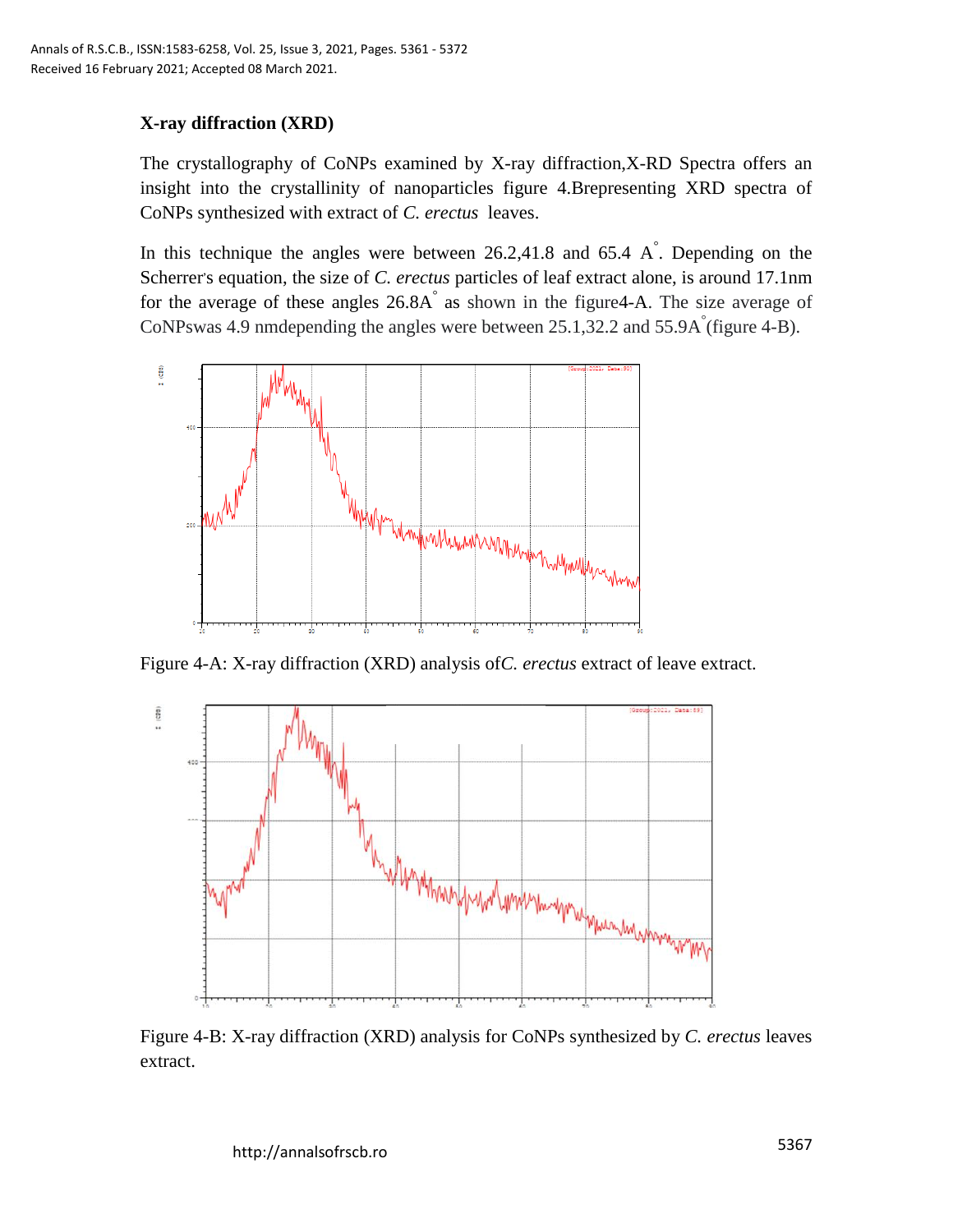The anglesdegrees may not much differentbetween the plant extract alone (figure 4-A) and CoNPs (figure 4-B) butthe width at half maxima of peaks is bigger. This belong to Co element present and it make the nanoparticles smaller (4.9nm). Depending on the XRD analysis,Hafeez*etal*. (2020) refer to synthesize the cobalt oxide with 40-50 nm by *Populus ciliate,* while Diallo et al. (2015)refer to synthesize the CoNPs with a size 3.57 nm by using*Aspalathuslinearis*. This differences in size belong to differ in reducing agents (plant extracts).

# **SEM Analysis**

The SEM images of cobalt nanoparticles are shown in figure5.The morphology of the nanoparticles indicates spherical shapes of various sizes that are agglomerated.Further observations with highersurfaces. At much highermagnification the images are seen aslarge particles which can be attributed to aggregation orclustering of smaller particles. Figure 6show themorphologyof the leave extract of *C. erectus* alone, its be larger than in figure 5 and more agglomerated.



Figure5: SEM of CoNPs synthesized by *C. erectus* leaves extract in different magnifications powers.



Figure6: SEM of *C. erectus* leaves extract alonein different magnifications powers.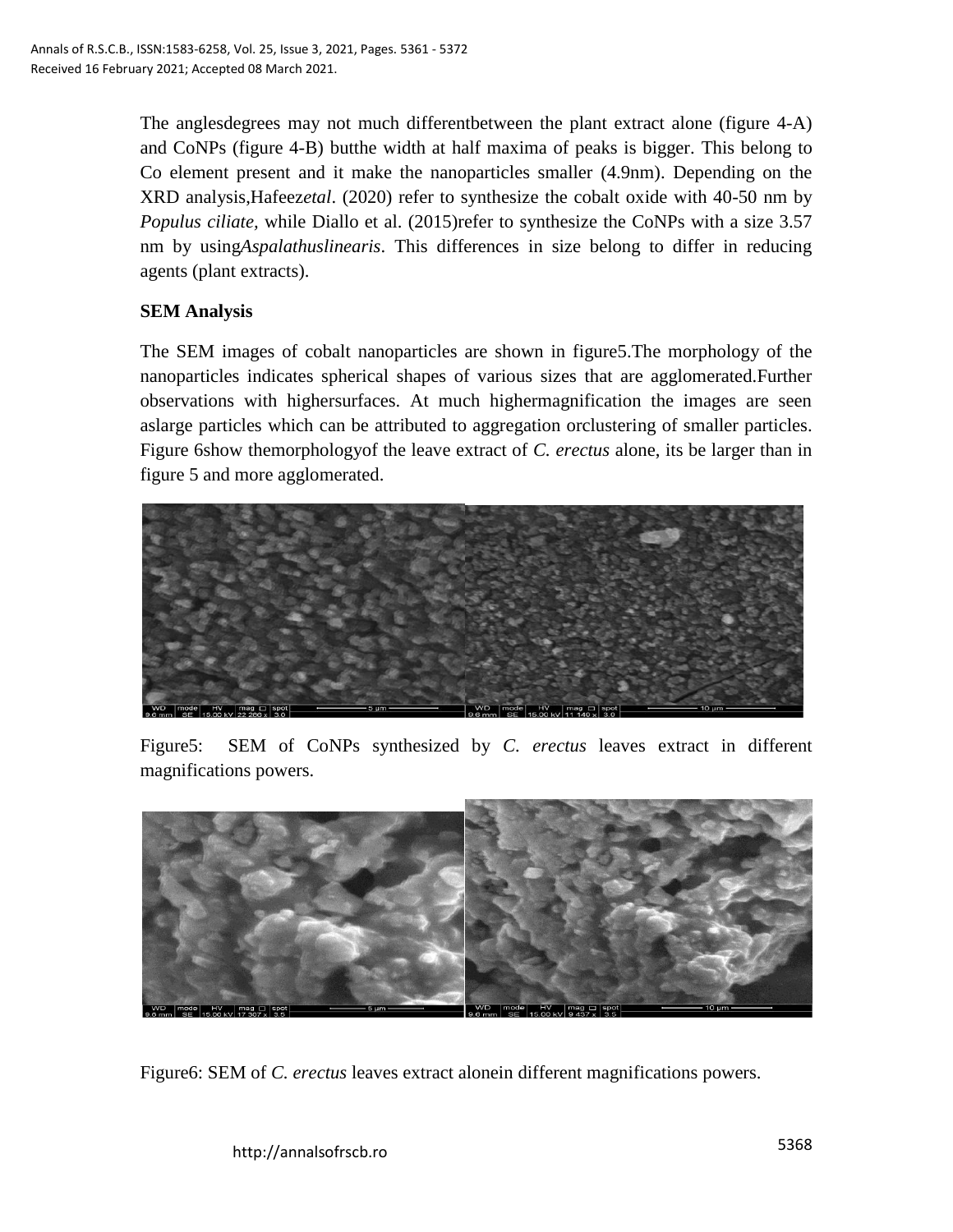Nazeruddin*et al*., (2014) refer that agglomerations in the particles depend upon the nature ofthe extract, and the compounds present in the extract because biomolecule cap and stabilize the individual particle. Reactivityand attraction of the functional groups results in the formation oflarger size particles. These particles have coatings of the differentbiological compounds which have surface hydroxyl groups. Dueto intermolecular hydrogen bonding among these agents, the particles appear to be agglomerated (Bibi *et al*., 2017).

#### **Energy dispersive X-ray spectroscopy (EDX)**

The structural characterization of CoNPs was implementedutilizing an analysis of dispersive energy X-ray spectroscopy (EDX).Figure7 shows the element quantitative and qualitative analysis mayinvolve the formation of CoNPs. The obtainable composition from the analysis ofEDX were many peaks which identified asoxygen (42.09%), carbon (53.02%) , magnesium (3.28%), fluorine (0.27%), calcium (1.29%), aluminum (0.05%), and cobalt (0.01%).The C and O showed the absorption peaks ofhigher counts.The trace amounts existence of cobalt demonstrated thatplant phytochemical groups are involved in reducing and capping ofsynthesized CoNPs (Bala*et al.,*2015).The structural characterization of*C. erectus* leaves extract was implementedutilizing ananalysis of dispersive energy X-ray spectroscopy (EDX). Figure8 shows the element quantitative and qualitative analysis that existed in the aqueous leaf extract of *C. erectus*.The obtainable composition from the analysis ofEDX were many peaks which identified ascarbon (53.75%),oxygen (37.78%),Tin(total inorganicnitrogen) (0.07%), calcium (3.64%), iron(0.12%), magnesium (3.97%),sodium(0.36%).The difference between CoNPs and the aqueous leaf extract of *C. erectus*was the presence of cobalt in the cobalt nanoparticles and its trace in the aqueous leaf extract of *C. erectus*.This result may indicate that the cobalt is as trace element. The presence of cobalt chloride with the extract of *C.erectus* caused change the percentages of the rest element when compare between the figures 7 and 8. The presence high percent of oxygen may refer to form CoONPs (Bibi*et al*., 2017).



Figure7: EDX Spectrum of CoNPs synthesized by *C. eructus* leaves extract.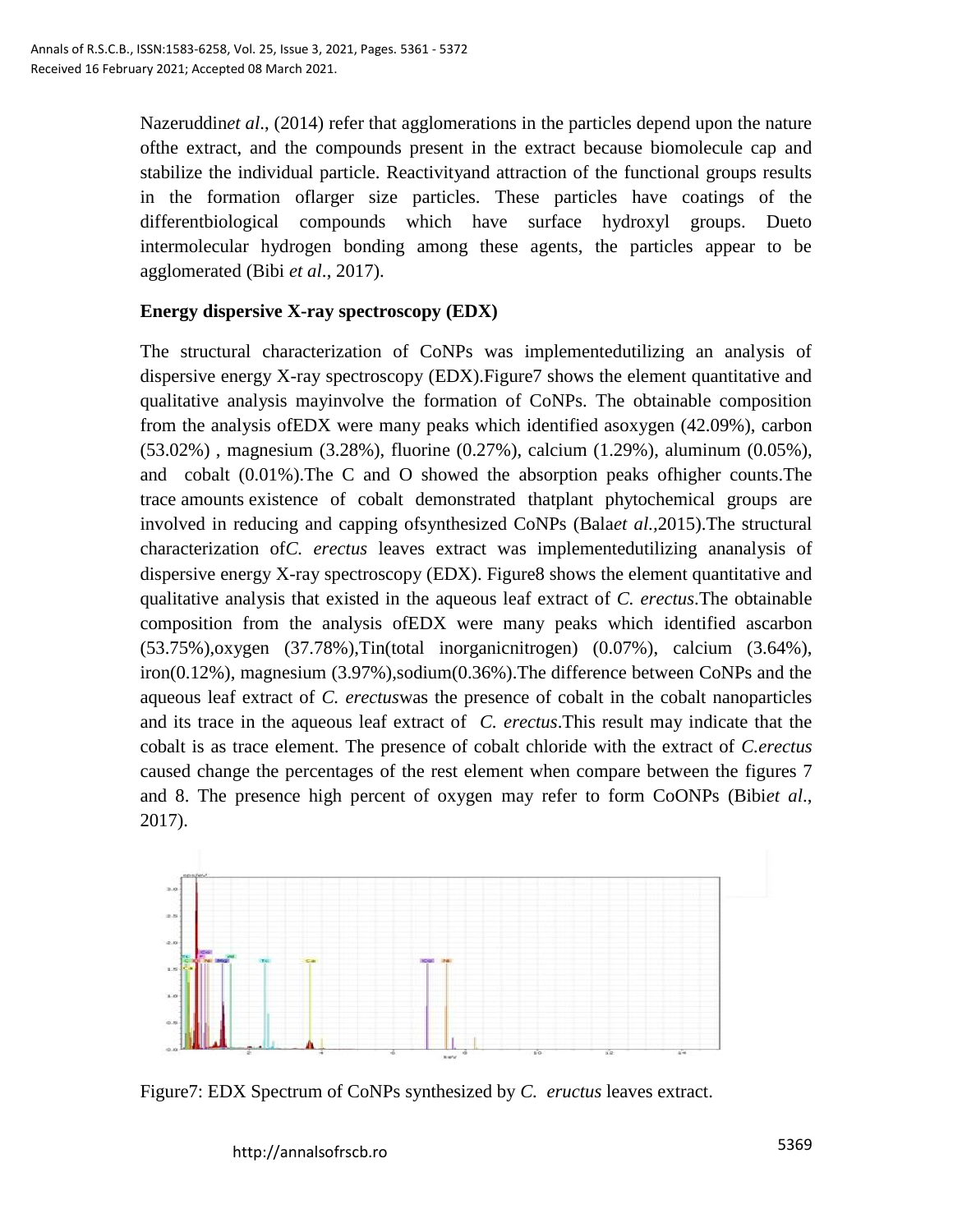

Figure8:EDX Spectrum of*C. erectus*leaves extractalone.

#### **Conclusions**

Int en sit y

> 1- The synthesis of cobalt nanoparticles using leaf extract of *C. erectus* L. is a simple, efficient and represent a rapid method with very small size. 2-It is possible to synthesize an organic nanomaterials from plants parts in a simple and safe manner.

#### **References**

- 1. Abdel-Hameed, E. S. S., Bazaid, S. A., Shohayeb, M. M., El-Sayed, M. M., & El-Wakil, E. A. (2012). Phytochemical studies and evaluation of antioxidant, anticancer and antimicrobial properties of *Conocarpus erectus* L. growing in Taif, Saudi Arabia. *European Journal of Medicinal Plants*, 2(2): 93-112.
- 2. Abdel-Hameed, E. S. S.; Bazaid, S. A. & Salman, M. S. (2013). Characterization of the phytochemical constituents of Taif rose and its antioxidant and anticancer activities. *BioMed research international*, 2013:1-13.
- 3. Abdel-Hameed, E. S. S.; Nagaty, M. A.; Salman, M. S. &Bazaid, S. A. (2014). Phytochemicals, nutritionals and antioxidant properties of two prickly pear cactus cultivars (*Opuntiaficusindica* Mill.) growing in Taif, KSA. *Food chemistry*, 160: 31-38.
- 4. Ahmed, K.; Tariq, I.; Siddiqui, S. U. &Mudassir, M. (2016). Green synthesis of cobalt nanoparticles by using methanol extract of plant leaf as reducing agent. *Pure and Applied Biology*, *5*(3): 453.
- 5. Albrecht, M. A.; Evans, C. W. &Raston, C. L. (2006). Green chemistry and the health implications of nanoparticles. *Green chemistry*, 8(5): 417-432.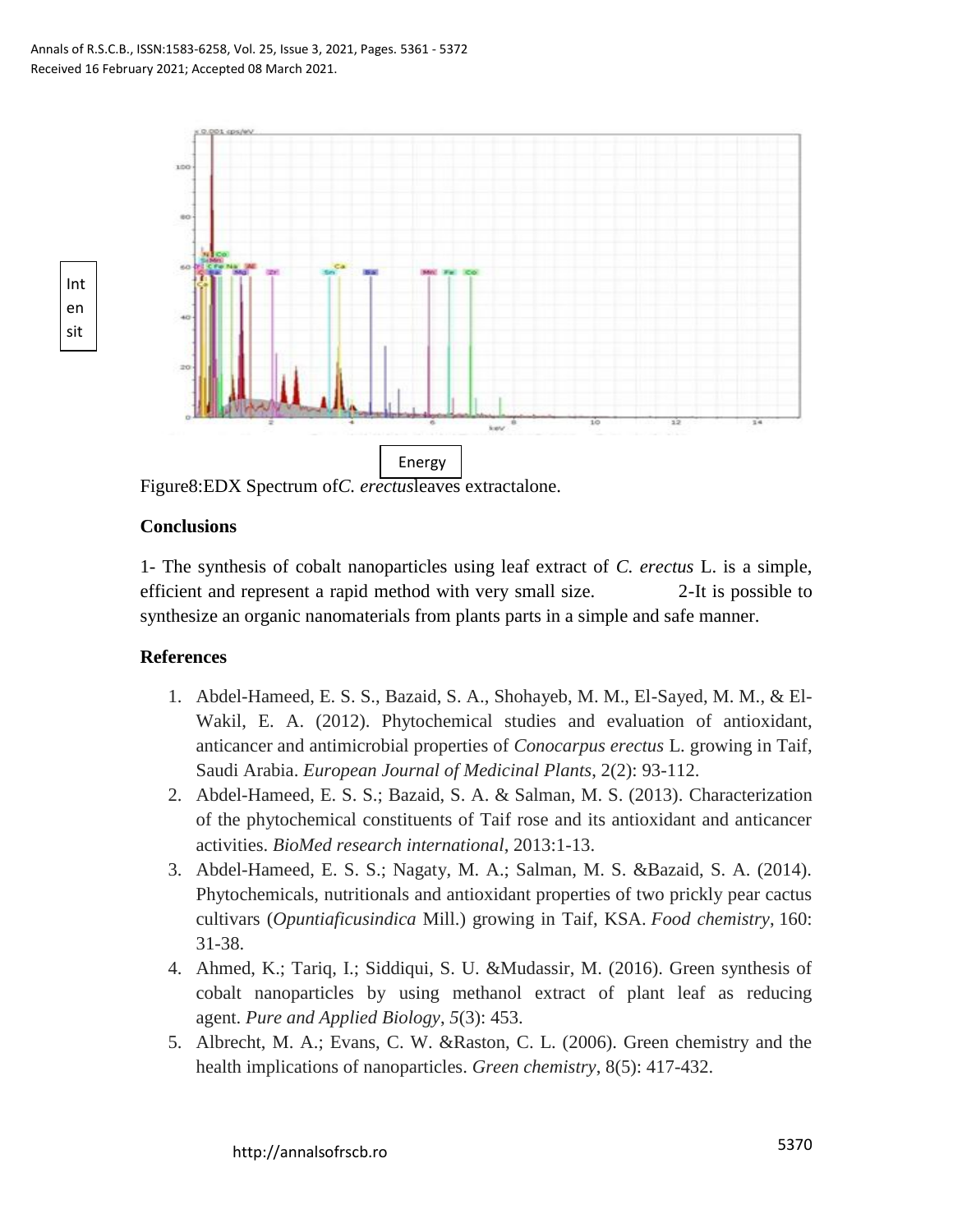- 6. Alrubaie*, E. A.A. &*Kadhim*, R. E. (2019).* Synthesis of ZnO nanoparticles from olive plant extract. *Plant Archives,* 19(2): 339-344.
- 7. Bibi, I.; Nazara, N.; Iqbalb, M.; Kamalc, S.; Nawazd, H.; Nourene, S.; Safaf, Y.; Jilanid, K.; Sultang, M.; Atag, S.; Rehmanh, F. &Abbasi, M. (2017). Green and eco-friendly synthesis of cobalt-oxide nanoparticle: Characterization and photo-catalytic activity. *Advanced Powder Technology*, 28 :2035–2043.
- 8. Chung, B. X. & Liu, C. P. (2004). Synthesis of cobalt nanoparticles by DC magnetron sputtering and the effects of electron bombardment. *Materials Letters*, 58(9): 1437-1440.
- 9. Dialloa, A.; Beyea, A. C.; Doylea, T. B.; Parka, E. and Maazaa, M. (2015). Green synthesis of Co3O4 nanoparticles via Aspalathuslinearis: Physical properties. *Green Chemistry Letters and Reviews*, 8(3-4): 30–36.
- 10. Hafeez, M. ; Shaheen, R.; Akram, B.; Abdin, Z.; Haq, S.; Mahsud, S.; Ali, S. & Taj Khan, R. (2020). Green synthesis of cobalt oxide nanoparticles for potential biological applications. *[Materials Research Express](https://iopscience.iop.org/journal/2053-1591)*, [7\(](https://iopscience.iop.org/volume/2053-1591/7)2):1-9.
- 11. Hoseyni, S. J.; Manoochehri, M. &Asli, M. D. (2017). Synthesis of cobalt nanoparticles by complex demolition method using the reaction between organic ligand Schiff base and cobalt chloride by ultra-sonication. *Bulletin de la Société Royale des Sciences de Liège*, 86: 325-331.
- 12. Kadhim, R. E. &Abd, S. Y. (2018). Synthesis of copper nanoparticles biologically by *Conocarpus erectus* L. aqueous leaves extract. *Journal of University of Babylon*, 26(5): 95-102.
- 13. Koyyati, R.; Kudle, K. R. &Padigya, P. R. M. (2016). Evaluation of antibacterial and cytotoxic activity of green synthesized cobalt nanoparticles using *Raphanussativus* var. *longipinnatus* leaf extract. *International Journal of PharmTech Research*, 9(3): 466-472.
- 14. Kumar, P.; Sharma, G.; Kumar, R.; Singh, B.; Malik, R.; Katare, O. P. & Raza, K. (2016). Promises of a biocompatible nanocarrier in improved brain delivery of quercetin: Biochemical, pharmacokinetic and biodistribution evidences. *International journal of pharmaceutics*, 515(1-2): 307-314.
- 15. LedoSuárez, A.; Rodríguez Sánchez, L.; Blanco, M. C., &LópezQuintela, M. A. (2006). Electrochemical synthesis and stabilization of cobalt nanoparticles. *physica status solidi* (a), 203(6), 1234-1240.
- 16. Lu, H. M.; Zheng, W. T. & Jiang, Q. (2007). Saturation magnetization of ferromagnetic and ferrimagneticnanocrystals at room temperature. *Journal of Physics D: Applied Physics*, 40(2): 320.
- 17. Mannino, S. &Scampicchio, M. (2007). Nanotechnology and food quality control. *Veterinary research communications*, 31(1): 149-151.
- 18. Mattila, P.; Heinonen, H.; Loimula, K.; Forsman, J.; Johansson, L. S.; Tapper, U.; ... &Milani, R. (2014). Scalable synthesis and functionalization of cobalt